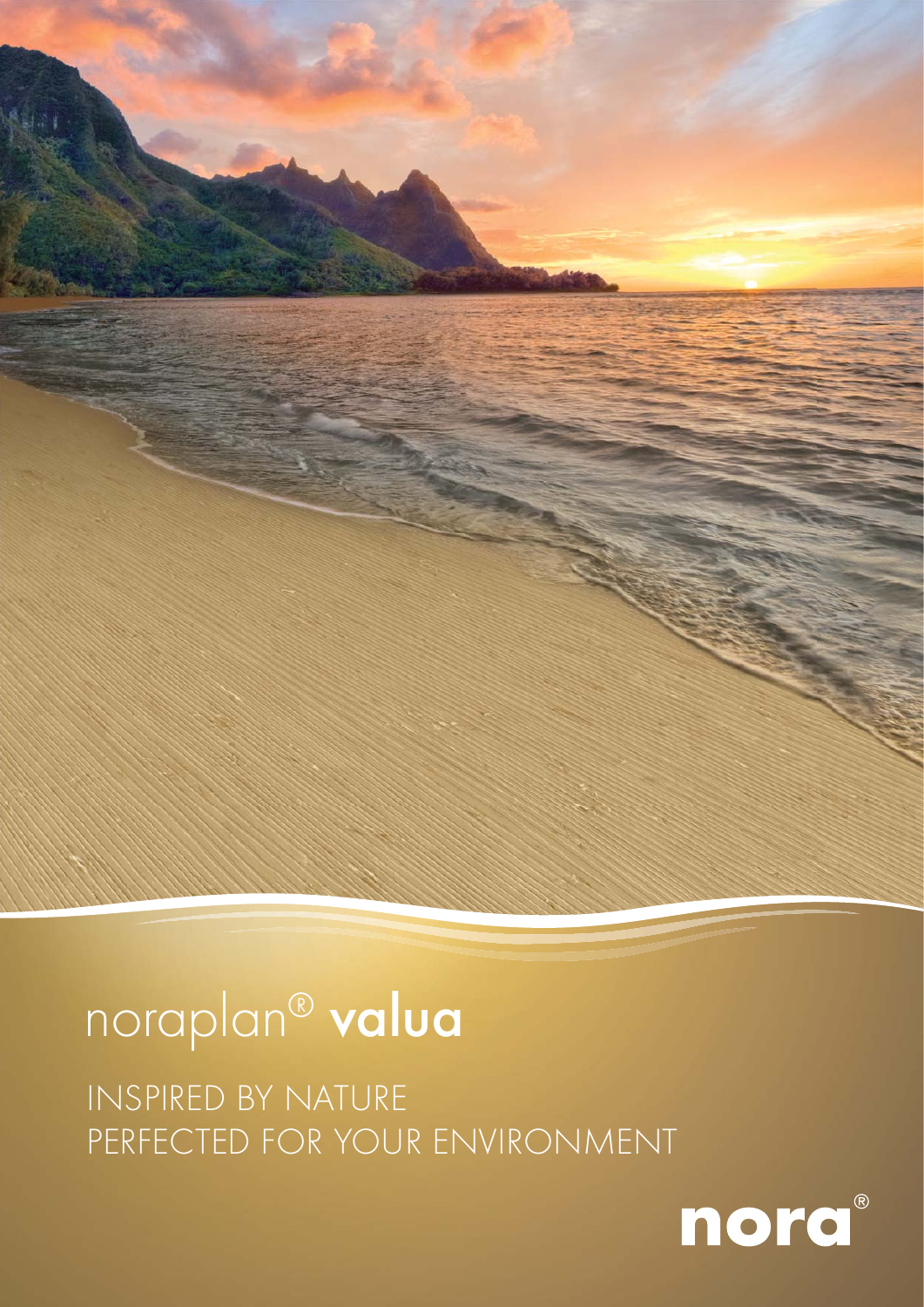

Imagine a floor covering that brings the beauty and comfort of the natural world indoors. A room that exudes the intuitive warmth, light and calm so hard to find in today's busy world. Envision a perfect moment tailored just to you. Perhaps it's a glimpse of blue sky out of your window. Or the glow of your living room, illuminated by morning light. Maybe it's the hush of the ocean nearby. Imagine a flooring that makes you feel at home.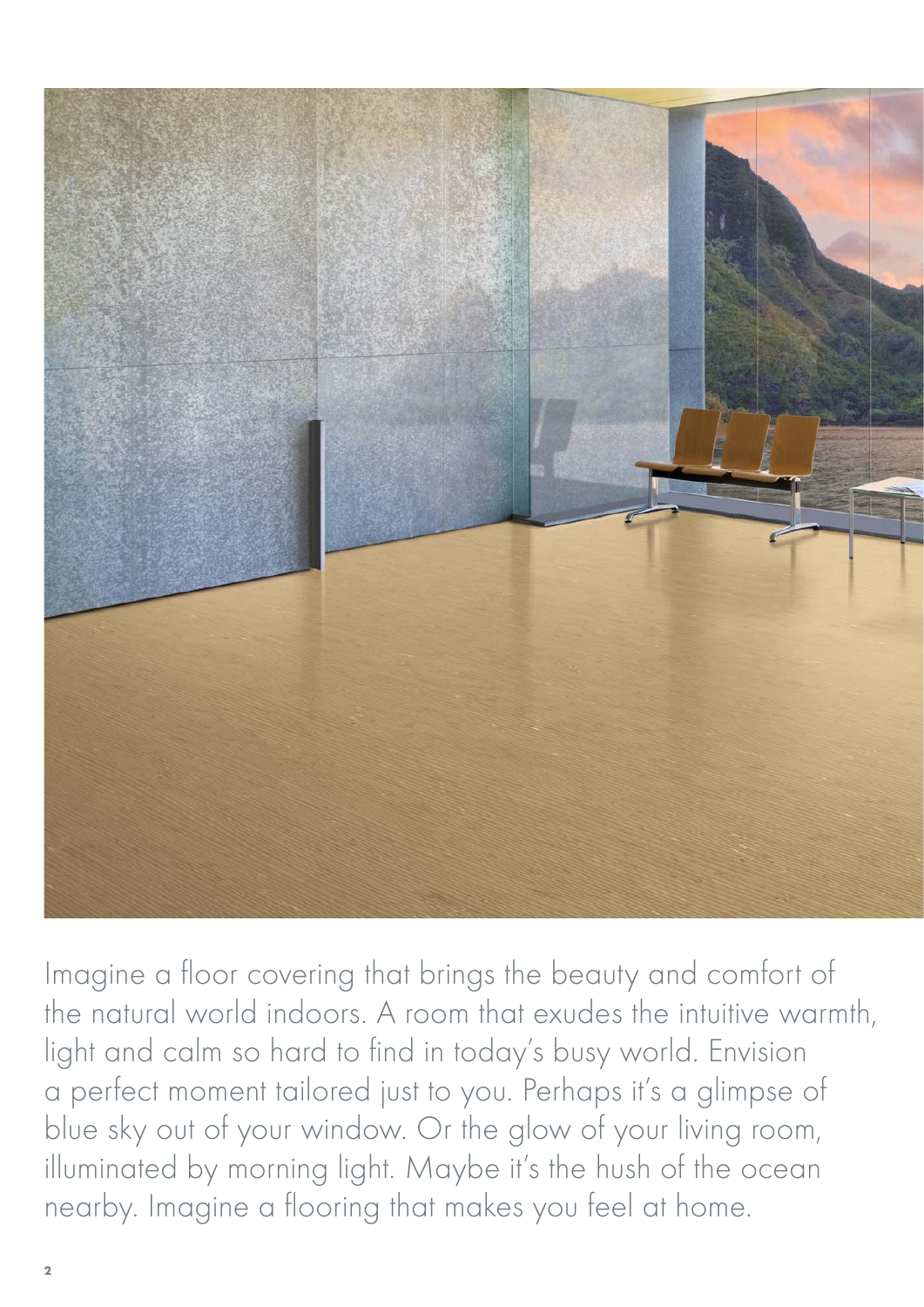

Now stop imagining – and start creating. The new noraplan® valua is inspired by nature and perfected for every environment. It offers the fantastic benefits of rubber as a raw material flow indoors with a palette of colours provided by natural surroundinas. Let the textures and hues found in nature combine to create an inviting, authentic atmosphere. Let noraplan® valua invite you into a new way of looking at every indoor environment. Stay as long as you'd like.

noraplan® valua offers more than just another design option for floorings. It is a natural and intuitive product driven by customer feedback to meet the needs of the people who use it every day. It's made for living and working in different facilities and surroundings. It is made to promote health and well-being in any setting.

We didn't make noraplan® valua for buildings. We made it for people. With noraplan® valua, instinctual and intuitive design combine for a flooring inspired by nature, but perfected for the needs of every unique environment.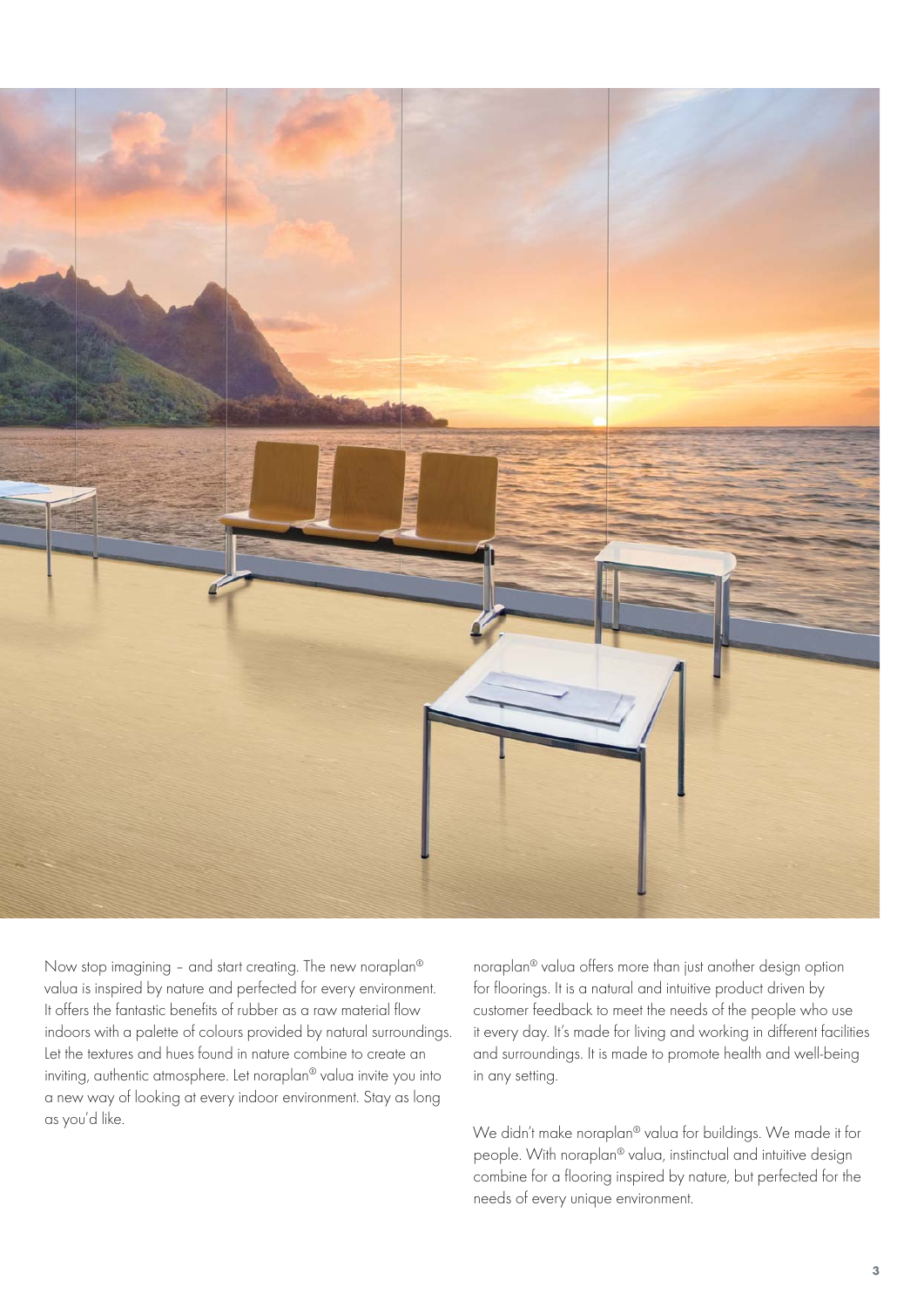# Inspired by nature

# Perfected for healing

What if your hospital felt less like a clinic, and more like home? The best healing environment goes beyond doctors and medical devices. It encompasses the emotional needs of patients, staff and visitors. Let the healing power of nature transform your hospital with noraplan® valua. Soft and warm to the touch, noraplan® valua supports hospitable, healing design that lessens noise levels and increases ergonomic comfort. Floorings free of PVC, plasticizers (phthalates) and halogens (e.g. chlorine) contribute to a healthy atmosphere.

# Perfected for learning

Picture your ideal classroom. Quieter to allow for better student concentration. More comfortable for teachers who spend all day on their feet. Slip-resistant, too, for those energetic students. Or more colourful and vibrant to enliven your learning environment. Whatever your vision, it's possible with noraplan® valua. Enjoy the versatility you need to keep up with today's changing – and challenging – educational demands. Create a healthier, happier space for learning. No lesson required.



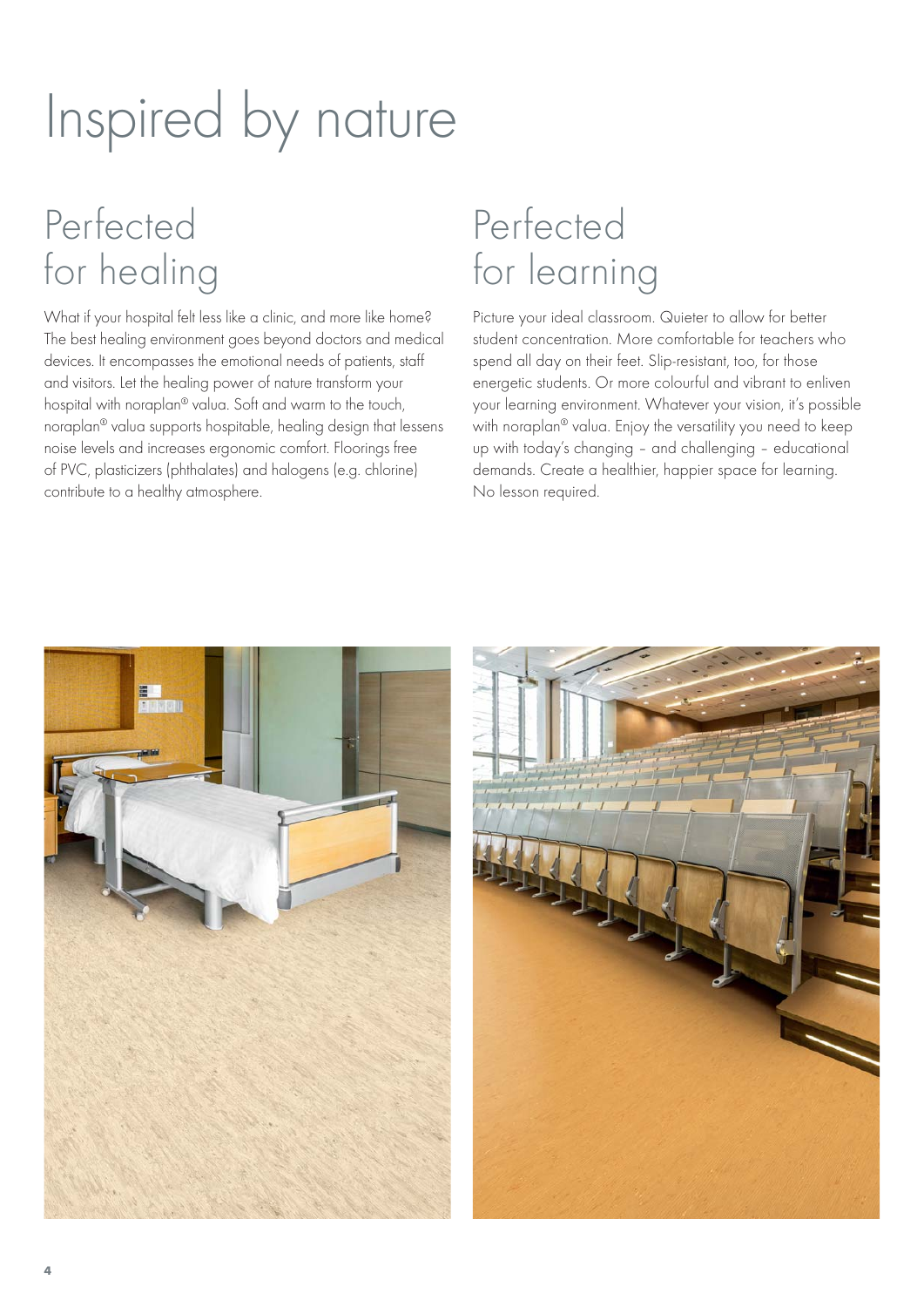# Perfected for impressing

Can floorings enhance your operational and design requirements? Now, it can. Improve public areas or retail environments with the inviting and versatile possibilities of noraplan® valua. A range of design options helps turn your space into a bold representation of your business or organisation. Turn open places like airports, museums, office buildings and malls into natural, flowing environments that leave a long-lasting impression. So your space looks inspired, no matter what the day holds.

# Perfected for travelling

What if you could transport passengers somewhere beyond their physical destination? Create an atmosphere with noraplan® valua that says "you've arrived" before travellers reach their journey's end. Ideal for busses, rail cars and marine applications, noraplan® valua offers a soft, quiet surface to those in transit. Slip-resistant properties provide confidence with every step to maximise public safety. Ease of maintenance makes cleaning fast, simple and safe in an environment that is always on the move. Plus, a wide scope of colour and design options brings the outdoors in.



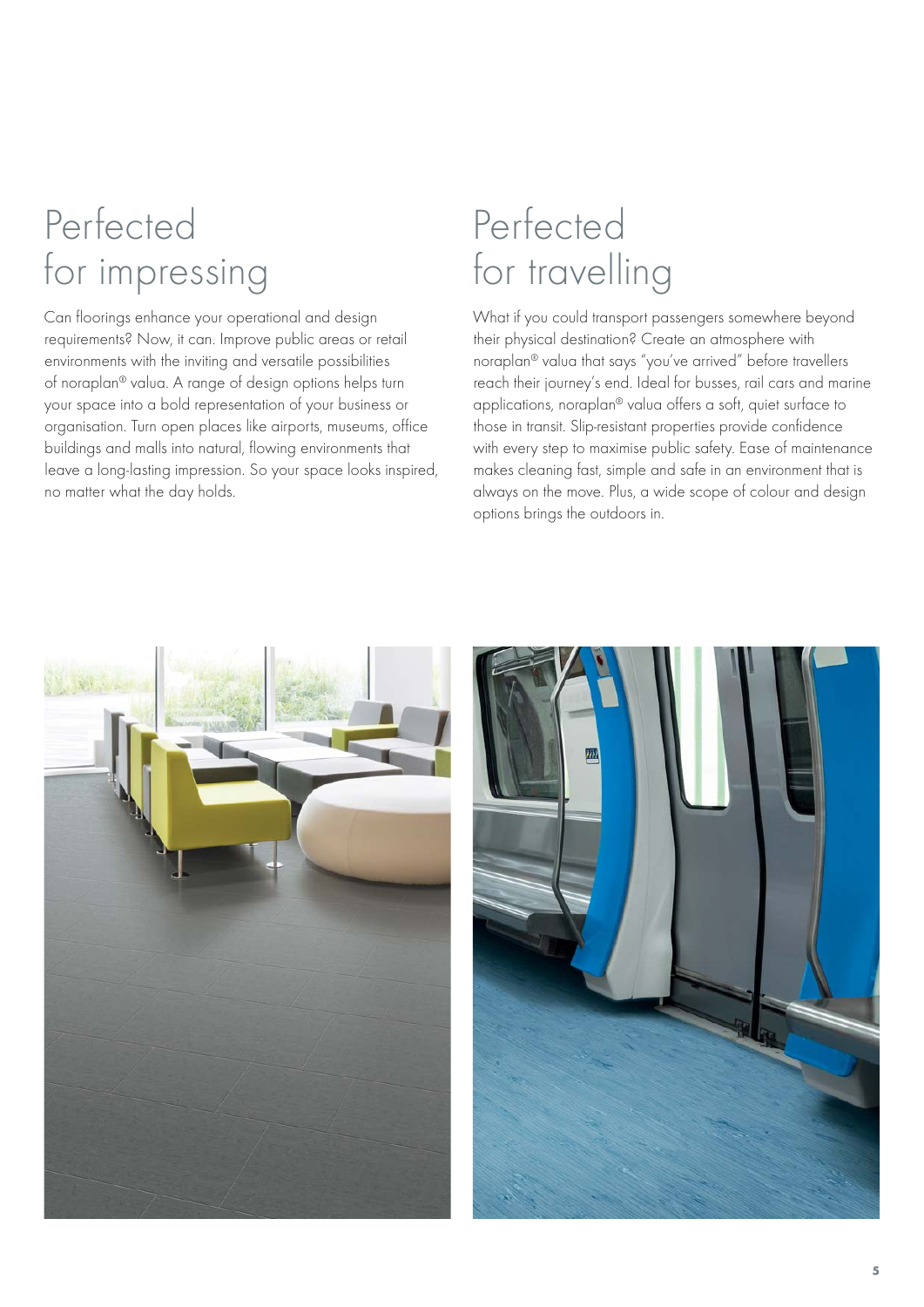# Colour palette

Choose from two unique design options that offer varying degrees of contrast combined with a seamless natural texture.

∼3.0 mm

Enliven any environment with a range of nature-inspired hues. A palette of 32 intuitive colours offers a refreshing new way of looking at every indoor space.

■  $\frac{1}{2}$  ~3.0 mm

∼2.0 mm



Art. 173A  $Q_2 \sim 1.22 \text{ m} \times 12.0 \text{ m}$ 8

Art. 175A  $Q = -1.22 \text{ m} \times 12.0 \text{ m}$ **24** 

6 Art. 272A  $\equiv$   $\sim$  610 mm x 205 mm

Art. 273A  $\sim$  610 mm x 305 mm

Art. 274A  $\sqrt{ }$  ~ 1,220 mm x 405 mm

## Art. 275A  $\Box$  ~ 610 mm x 205 mm 86

Art. 276A  $\Box$  ~ 610 mm x 305 mm

Art. 277A  $\sim 1,220$  mm x 405 mm











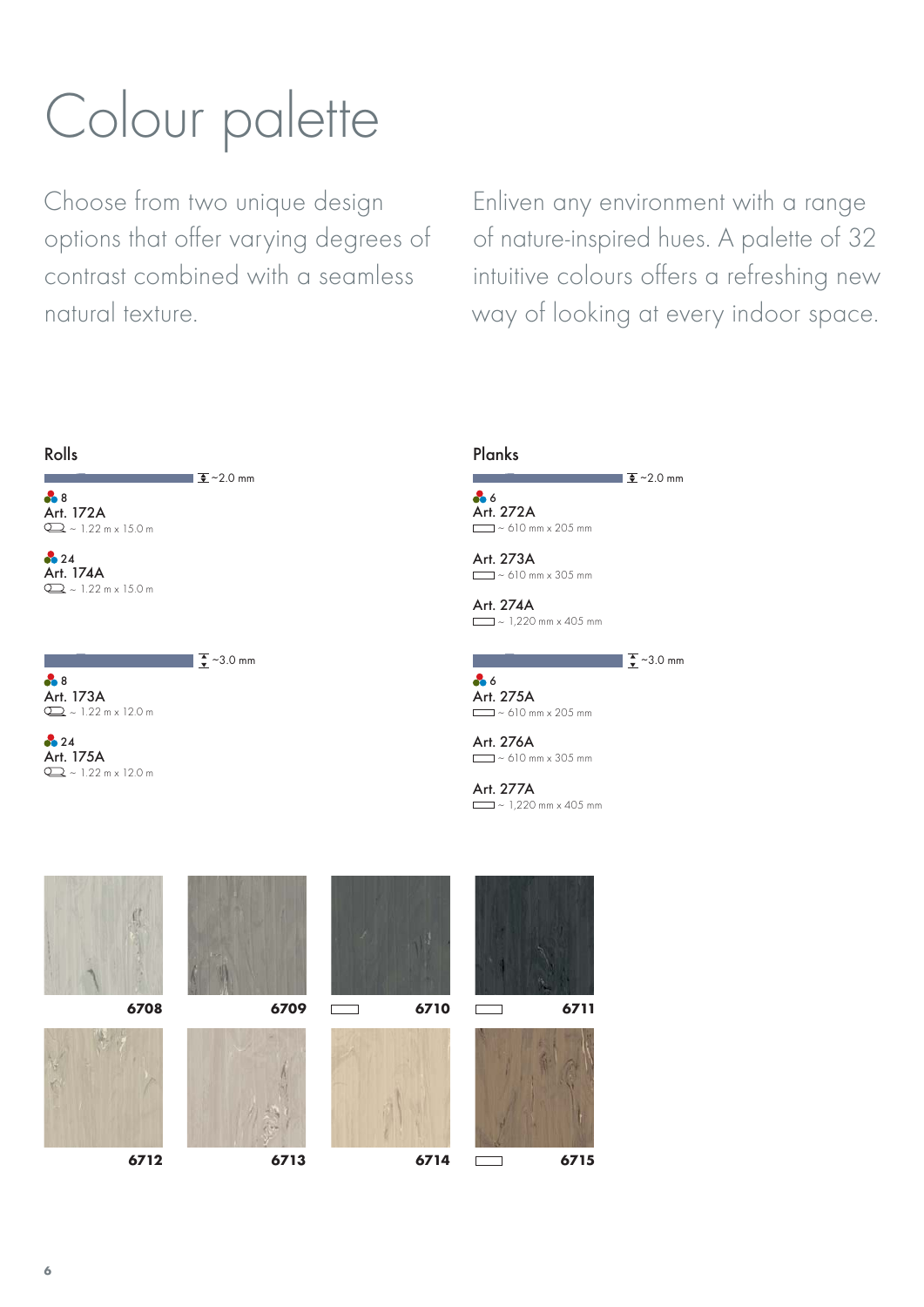| 6716 | 6717 |                                                                                                                       | 6718<br>$\overline{\phantom{a}}$ | 6719 |
|------|------|-----------------------------------------------------------------------------------------------------------------------|----------------------------------|------|
|      |      |                                                                                                                       |                                  |      |
| 6720 | 6721 | <b>The Contract of the Contract of the Contract of the Contract of the Contract of the Contract of the Contract o</b> | 6722<br>$\sim$                   | 6723 |
|      |      |                                                                                                                       |                                  |      |
| 6724 | 6725 |                                                                                                                       | 6726                             | 6727 |
|      |      |                                                                                                                       |                                  |      |
| 6728 | 6729 |                                                                                                                       | 6730                             | 6731 |